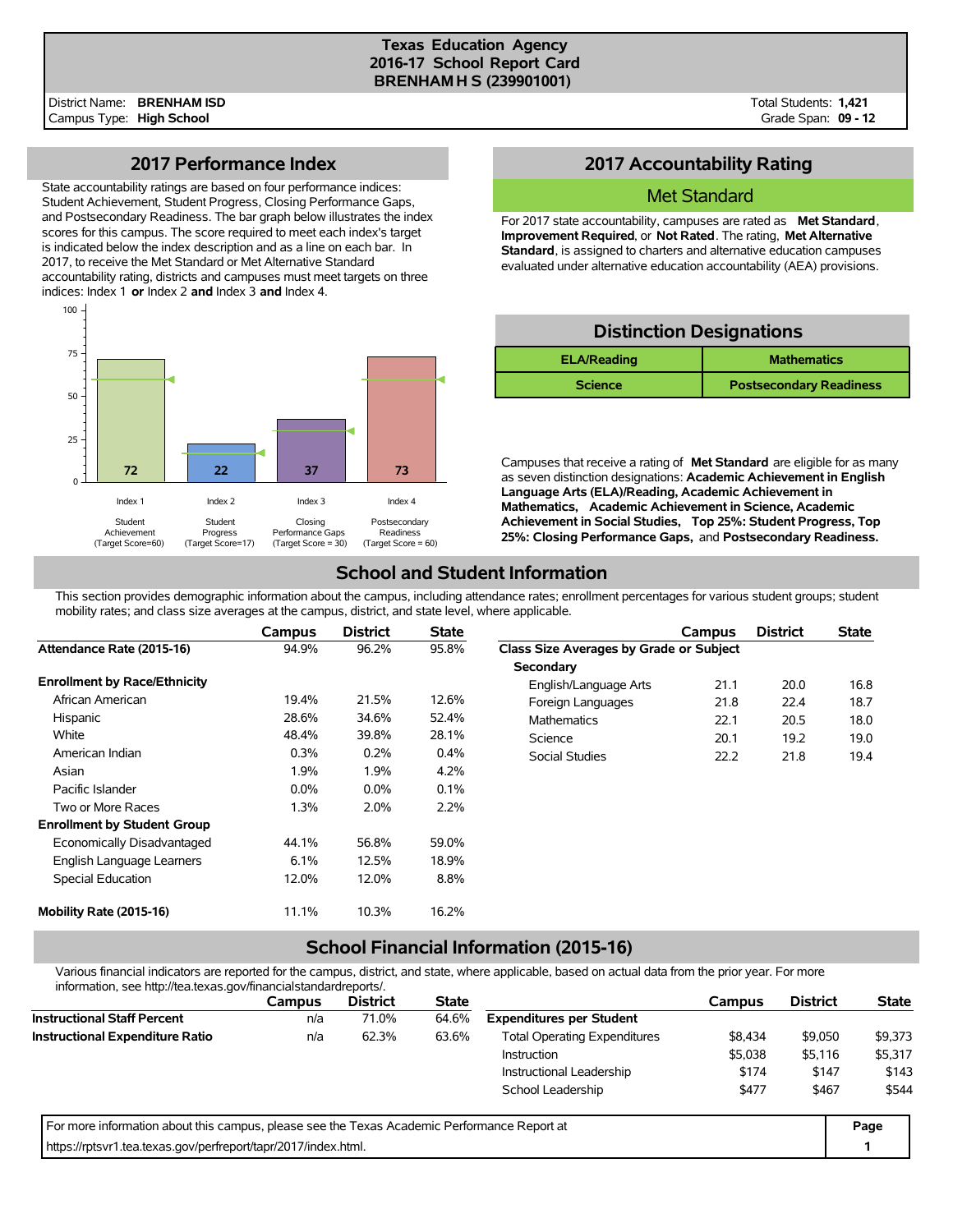| <b>Texas Education Agency</b> | <b>BRENHAM H S (239901001)</b> |  |
|-------------------------------|--------------------------------|--|
| 2016-17 School Report Card    | <b>BRENHAM ISD</b>             |  |

| District Students American<br>Hispanic<br><b>State</b><br>White<br>Indian<br><b>Islander</b><br><b>Disadv</b><br>Asian<br>Races<br>STAAR Percent at Approaches Grade Level or Above (Sum of All Grades Tested)<br>$\ast$<br>75%<br>72%<br>$\ast$<br>2017<br>73%<br>58%<br>66%<br>84%<br>96%<br>58%<br>61%<br>All Subjects<br>2016<br>75%<br>72%<br>69%<br>53%<br>64%<br>82%<br>$\ast$<br>88%<br>65%<br>59%<br>$\overline{\phantom{a}}$<br>2017<br>72%<br>69%<br>62%<br>44%<br>56%<br>77%<br>$\ast$<br>100%<br>50%<br>49%<br>Reading<br>۰<br>73%<br>37%<br>44%<br>81%<br>41%<br>2016<br>68%<br>52%<br>66%<br>$\ast$<br>62%<br>L,<br>2017<br>79%<br>72%<br>68%<br>68%<br>$\ast$<br>$\ast$<br>68%<br>Mathematics<br>80%<br>80%<br>71%<br>$\overline{a}$<br>$\ast$<br>$\ast$<br>2016<br>76%<br>77%<br>70%<br>50%<br>68%<br>85%<br>60%<br>$\overline{a}$<br>2017<br>79%<br>86%<br>75%<br>79%<br>96%<br>$\ast$<br>100%<br>63%<br>78%<br>Science<br>81%<br>L,<br>85%<br>100%<br>$\ast$<br>83%<br>2016<br>79%<br>77%<br>89%<br>81%<br>95%<br>$\overline{\phantom{a}}$<br>$\overline{a}$<br>87%<br>84%<br>$\ast$<br>$\ast$<br>79%<br><b>Social Studies</b><br>2017<br>77%<br>69%<br>77%<br>93%<br>86%<br>2016<br>77%<br>91%<br>81%<br>88%<br>96%<br>$\ast$<br>88%<br>$\ast$<br>85%<br>71%<br>L,<br>STAAR Percent at Meets Grade Level (Sum of All Grades Tested)<br>$\ast$<br>35%<br>Two or More Subjects 2017<br>48%<br>45%<br>54%<br>26%<br>48%<br>69%<br>$\ast$<br>94%<br>38%<br>90%<br>30%<br>2016<br>45%<br>39%<br>48%<br>15%<br>39%<br>64%<br>38%<br>$\ast$<br>$\overline{a}$<br>44%<br>$\ast$<br>90%<br>2017<br>48%<br>46%<br>53%<br>28%<br>69%<br>45%<br>34%<br>Reading<br>$\overline{a}$<br>8%<br>100%<br>$\ast$<br>22%<br>2016<br>46%<br>39%<br>39%<br>34%<br>54%<br>$\overline{\phantom{a}}$<br>$\overline{a}$<br>$\ast$<br>$\ast$<br>27%<br>2017<br>48%<br>32%<br>25%<br>31%<br>37%<br>$\ast$<br><b>Mathematics</b><br>48%<br>26%<br>2016<br>43%<br>40%<br>38%<br>13%<br>34%<br>54%<br>$\ast$<br>$\ast$<br>L.<br>2017<br>52%<br>56%<br>27%<br>46%<br>$\ast$<br>100%<br>$\ast$<br>37%<br>Science<br>52%<br>74%<br>$\ast$<br>2016<br>47%<br>43%<br>65%<br>36%<br>53%<br>82%<br>100%<br>49%<br>$\blacksquare$<br>$\ast$<br>100%<br>$\ast$<br>38%<br>Social Studies<br>2017<br>51%<br>41%<br>59%<br>25%<br>58%<br>71%<br>$\overline{a}$<br>48%<br>2016<br>47%<br>62%<br>36%<br>49%<br>75%<br>$\ast$<br>71%<br>$\ast$<br>41%<br>STAAR Percent at Masters Grade Level (Sum of All Grades Tested)<br>10%<br>2%<br>6%<br>18%<br>33%<br>$\ast$<br>4%<br>All Subjects<br>2017<br>20%<br>18%<br>$\ast$<br>$\ast$<br>8%<br>$\ast$<br>6%<br>2016<br>18%<br>15%<br>11%<br>3%<br>18%<br>$\ast$<br>21%<br>2017<br>19%<br>5%<br>9%<br>$\ast$<br>$\ast$<br>$\ast$<br>2%<br>Reading<br>16%<br>2%<br>2%<br>$\overline{a}$<br>$\ast$<br>$\ast$<br>17%<br>$\ast$<br>$\ast$<br>2%<br>2016<br>15%<br>4%<br>6%<br>23%<br>9%<br>$\ast$<br>5%<br>17%<br>$\ast$<br>5%<br>2017<br>21%<br>$\ast$<br>$\ast$<br>Mathematics<br>$\ast$<br>$\ast$<br>9%<br>2016<br>19%<br>17%<br>14%<br>6%<br>13%<br>21%<br>7%<br>$\ast$<br>4%<br>2017<br>19%<br>16%<br>29%<br>$\ast$<br>$\ast$<br>Science<br>21%<br>$\ast$<br>$\ast$<br>$\ast$<br>2016<br>16%<br>13%<br>18%<br>$\ast$<br>13%<br>28%<br>10%<br>$\overline{a}$<br>$\ast$<br>$\ast$<br><b>Social Studies</b><br>2017<br>27%<br>20%<br>30%<br>71%<br>13%<br>17%<br>24%<br>$\ast$<br>Ĭ.<br>$\ast$<br>$\ast$<br>10%<br>2016<br>22%<br>20%<br>$\ast$<br>15%<br>28%<br>$\ast$<br>16%<br><b>STAAR Percent Met or Exceeded Progress</b><br>61%<br>60%<br>47%<br>37%<br>44%<br>54%<br>$\ast$<br>$\ast$<br>$\ast$<br>39%<br>All Subjects<br>2017<br>$\ast$<br>$\ast$<br>32%<br>2016<br>62%<br>56%<br>38%<br>$\ast$<br>33%<br>46%<br>59%<br>59%<br>$\ast$<br>65%<br>$\ast$<br>49%<br>Reading<br>2017<br>58%<br>$\overline{\phantom{a}}$<br>$\star$<br>$\ast$<br>$\ast$<br>$\ast$<br>2016<br>60%<br>53%<br>$\ast$<br>$\ast$<br>$\ast$<br>2017<br>64%<br>32%<br>28%<br>38%<br>$\ast$<br>$\ast$<br>27%<br>62%<br>Mathematics<br>59%<br>42%<br>35%<br>59%<br>$\ast$<br>$\ast$<br>31%<br>2016<br>63%<br>$\ast$ |  |  | All | African |  | American | <b>Pacific</b> | Two or<br><b>More</b> | Econ |
|----------------------------------------------------------------------------------------------------------------------------------------------------------------------------------------------------------------------------------------------------------------------------------------------------------------------------------------------------------------------------------------------------------------------------------------------------------------------------------------------------------------------------------------------------------------------------------------------------------------------------------------------------------------------------------------------------------------------------------------------------------------------------------------------------------------------------------------------------------------------------------------------------------------------------------------------------------------------------------------------------------------------------------------------------------------------------------------------------------------------------------------------------------------------------------------------------------------------------------------------------------------------------------------------------------------------------------------------------------------------------------------------------------------------------------------------------------------------------------------------------------------------------------------------------------------------------------------------------------------------------------------------------------------------------------------------------------------------------------------------------------------------------------------------------------------------------------------------------------------------------------------------------------------------------------------------------------------------------------------------------------------------------------------------------------------------------------------------------------------------------------------------------------------------------------------------------------------------------------------------------------------------------------------------------------------------------------------------------------------------------------------------------------------------------------------------------------------------------------------------------------------------------------------------------------------------------------------------------------------------------------------------------------------------------------------------------------------------------------------------------------------------------------------------------------------------------------------------------------------------------------------------------------------------------------------------------------------------------------------------------------------------------------------------------------------------------------------------------------------------------------------------------------------------------------------------------------------------------------------------------------------------------------------------------------------------------------------------------------------------------------------------------------------------------------------------------------------------------------------------------------------------------------------------------------------------------------------------------------------------------------------------------------------------------------------------------------------------------------------------------------------------------------------------------------------------------------------------------------------------------------------------------------------------------------------------------------------------------------------------------------------------------------------------------------------------------------------------------------------|--|--|-----|---------|--|----------|----------------|-----------------------|------|
|                                                                                                                                                                                                                                                                                                                                                                                                                                                                                                                                                                                                                                                                                                                                                                                                                                                                                                                                                                                                                                                                                                                                                                                                                                                                                                                                                                                                                                                                                                                                                                                                                                                                                                                                                                                                                                                                                                                                                                                                                                                                                                                                                                                                                                                                                                                                                                                                                                                                                                                                                                                                                                                                                                                                                                                                                                                                                                                                                                                                                                                                                                                                                                                                                                                                                                                                                                                                                                                                                                                                                                                                                                                                                                                                                                                                                                                                                                                                                                                                                                                                                                                |  |  |     |         |  |          |                |                       |      |
|                                                                                                                                                                                                                                                                                                                                                                                                                                                                                                                                                                                                                                                                                                                                                                                                                                                                                                                                                                                                                                                                                                                                                                                                                                                                                                                                                                                                                                                                                                                                                                                                                                                                                                                                                                                                                                                                                                                                                                                                                                                                                                                                                                                                                                                                                                                                                                                                                                                                                                                                                                                                                                                                                                                                                                                                                                                                                                                                                                                                                                                                                                                                                                                                                                                                                                                                                                                                                                                                                                                                                                                                                                                                                                                                                                                                                                                                                                                                                                                                                                                                                                                |  |  |     |         |  |          |                |                       |      |
|                                                                                                                                                                                                                                                                                                                                                                                                                                                                                                                                                                                                                                                                                                                                                                                                                                                                                                                                                                                                                                                                                                                                                                                                                                                                                                                                                                                                                                                                                                                                                                                                                                                                                                                                                                                                                                                                                                                                                                                                                                                                                                                                                                                                                                                                                                                                                                                                                                                                                                                                                                                                                                                                                                                                                                                                                                                                                                                                                                                                                                                                                                                                                                                                                                                                                                                                                                                                                                                                                                                                                                                                                                                                                                                                                                                                                                                                                                                                                                                                                                                                                                                |  |  |     |         |  |          |                |                       |      |
|                                                                                                                                                                                                                                                                                                                                                                                                                                                                                                                                                                                                                                                                                                                                                                                                                                                                                                                                                                                                                                                                                                                                                                                                                                                                                                                                                                                                                                                                                                                                                                                                                                                                                                                                                                                                                                                                                                                                                                                                                                                                                                                                                                                                                                                                                                                                                                                                                                                                                                                                                                                                                                                                                                                                                                                                                                                                                                                                                                                                                                                                                                                                                                                                                                                                                                                                                                                                                                                                                                                                                                                                                                                                                                                                                                                                                                                                                                                                                                                                                                                                                                                |  |  |     |         |  |          |                |                       |      |
|                                                                                                                                                                                                                                                                                                                                                                                                                                                                                                                                                                                                                                                                                                                                                                                                                                                                                                                                                                                                                                                                                                                                                                                                                                                                                                                                                                                                                                                                                                                                                                                                                                                                                                                                                                                                                                                                                                                                                                                                                                                                                                                                                                                                                                                                                                                                                                                                                                                                                                                                                                                                                                                                                                                                                                                                                                                                                                                                                                                                                                                                                                                                                                                                                                                                                                                                                                                                                                                                                                                                                                                                                                                                                                                                                                                                                                                                                                                                                                                                                                                                                                                |  |  |     |         |  |          |                |                       |      |
|                                                                                                                                                                                                                                                                                                                                                                                                                                                                                                                                                                                                                                                                                                                                                                                                                                                                                                                                                                                                                                                                                                                                                                                                                                                                                                                                                                                                                                                                                                                                                                                                                                                                                                                                                                                                                                                                                                                                                                                                                                                                                                                                                                                                                                                                                                                                                                                                                                                                                                                                                                                                                                                                                                                                                                                                                                                                                                                                                                                                                                                                                                                                                                                                                                                                                                                                                                                                                                                                                                                                                                                                                                                                                                                                                                                                                                                                                                                                                                                                                                                                                                                |  |  |     |         |  |          |                |                       |      |
|                                                                                                                                                                                                                                                                                                                                                                                                                                                                                                                                                                                                                                                                                                                                                                                                                                                                                                                                                                                                                                                                                                                                                                                                                                                                                                                                                                                                                                                                                                                                                                                                                                                                                                                                                                                                                                                                                                                                                                                                                                                                                                                                                                                                                                                                                                                                                                                                                                                                                                                                                                                                                                                                                                                                                                                                                                                                                                                                                                                                                                                                                                                                                                                                                                                                                                                                                                                                                                                                                                                                                                                                                                                                                                                                                                                                                                                                                                                                                                                                                                                                                                                |  |  |     |         |  |          |                |                       |      |
|                                                                                                                                                                                                                                                                                                                                                                                                                                                                                                                                                                                                                                                                                                                                                                                                                                                                                                                                                                                                                                                                                                                                                                                                                                                                                                                                                                                                                                                                                                                                                                                                                                                                                                                                                                                                                                                                                                                                                                                                                                                                                                                                                                                                                                                                                                                                                                                                                                                                                                                                                                                                                                                                                                                                                                                                                                                                                                                                                                                                                                                                                                                                                                                                                                                                                                                                                                                                                                                                                                                                                                                                                                                                                                                                                                                                                                                                                                                                                                                                                                                                                                                |  |  |     |         |  |          |                |                       |      |
|                                                                                                                                                                                                                                                                                                                                                                                                                                                                                                                                                                                                                                                                                                                                                                                                                                                                                                                                                                                                                                                                                                                                                                                                                                                                                                                                                                                                                                                                                                                                                                                                                                                                                                                                                                                                                                                                                                                                                                                                                                                                                                                                                                                                                                                                                                                                                                                                                                                                                                                                                                                                                                                                                                                                                                                                                                                                                                                                                                                                                                                                                                                                                                                                                                                                                                                                                                                                                                                                                                                                                                                                                                                                                                                                                                                                                                                                                                                                                                                                                                                                                                                |  |  |     |         |  |          |                |                       |      |
|                                                                                                                                                                                                                                                                                                                                                                                                                                                                                                                                                                                                                                                                                                                                                                                                                                                                                                                                                                                                                                                                                                                                                                                                                                                                                                                                                                                                                                                                                                                                                                                                                                                                                                                                                                                                                                                                                                                                                                                                                                                                                                                                                                                                                                                                                                                                                                                                                                                                                                                                                                                                                                                                                                                                                                                                                                                                                                                                                                                                                                                                                                                                                                                                                                                                                                                                                                                                                                                                                                                                                                                                                                                                                                                                                                                                                                                                                                                                                                                                                                                                                                                |  |  |     |         |  |          |                |                       |      |
|                                                                                                                                                                                                                                                                                                                                                                                                                                                                                                                                                                                                                                                                                                                                                                                                                                                                                                                                                                                                                                                                                                                                                                                                                                                                                                                                                                                                                                                                                                                                                                                                                                                                                                                                                                                                                                                                                                                                                                                                                                                                                                                                                                                                                                                                                                                                                                                                                                                                                                                                                                                                                                                                                                                                                                                                                                                                                                                                                                                                                                                                                                                                                                                                                                                                                                                                                                                                                                                                                                                                                                                                                                                                                                                                                                                                                                                                                                                                                                                                                                                                                                                |  |  |     |         |  |          |                |                       |      |
|                                                                                                                                                                                                                                                                                                                                                                                                                                                                                                                                                                                                                                                                                                                                                                                                                                                                                                                                                                                                                                                                                                                                                                                                                                                                                                                                                                                                                                                                                                                                                                                                                                                                                                                                                                                                                                                                                                                                                                                                                                                                                                                                                                                                                                                                                                                                                                                                                                                                                                                                                                                                                                                                                                                                                                                                                                                                                                                                                                                                                                                                                                                                                                                                                                                                                                                                                                                                                                                                                                                                                                                                                                                                                                                                                                                                                                                                                                                                                                                                                                                                                                                |  |  |     |         |  |          |                |                       |      |
|                                                                                                                                                                                                                                                                                                                                                                                                                                                                                                                                                                                                                                                                                                                                                                                                                                                                                                                                                                                                                                                                                                                                                                                                                                                                                                                                                                                                                                                                                                                                                                                                                                                                                                                                                                                                                                                                                                                                                                                                                                                                                                                                                                                                                                                                                                                                                                                                                                                                                                                                                                                                                                                                                                                                                                                                                                                                                                                                                                                                                                                                                                                                                                                                                                                                                                                                                                                                                                                                                                                                                                                                                                                                                                                                                                                                                                                                                                                                                                                                                                                                                                                |  |  |     |         |  |          |                |                       |      |
|                                                                                                                                                                                                                                                                                                                                                                                                                                                                                                                                                                                                                                                                                                                                                                                                                                                                                                                                                                                                                                                                                                                                                                                                                                                                                                                                                                                                                                                                                                                                                                                                                                                                                                                                                                                                                                                                                                                                                                                                                                                                                                                                                                                                                                                                                                                                                                                                                                                                                                                                                                                                                                                                                                                                                                                                                                                                                                                                                                                                                                                                                                                                                                                                                                                                                                                                                                                                                                                                                                                                                                                                                                                                                                                                                                                                                                                                                                                                                                                                                                                                                                                |  |  |     |         |  |          |                |                       |      |
|                                                                                                                                                                                                                                                                                                                                                                                                                                                                                                                                                                                                                                                                                                                                                                                                                                                                                                                                                                                                                                                                                                                                                                                                                                                                                                                                                                                                                                                                                                                                                                                                                                                                                                                                                                                                                                                                                                                                                                                                                                                                                                                                                                                                                                                                                                                                                                                                                                                                                                                                                                                                                                                                                                                                                                                                                                                                                                                                                                                                                                                                                                                                                                                                                                                                                                                                                                                                                                                                                                                                                                                                                                                                                                                                                                                                                                                                                                                                                                                                                                                                                                                |  |  |     |         |  |          |                |                       |      |
|                                                                                                                                                                                                                                                                                                                                                                                                                                                                                                                                                                                                                                                                                                                                                                                                                                                                                                                                                                                                                                                                                                                                                                                                                                                                                                                                                                                                                                                                                                                                                                                                                                                                                                                                                                                                                                                                                                                                                                                                                                                                                                                                                                                                                                                                                                                                                                                                                                                                                                                                                                                                                                                                                                                                                                                                                                                                                                                                                                                                                                                                                                                                                                                                                                                                                                                                                                                                                                                                                                                                                                                                                                                                                                                                                                                                                                                                                                                                                                                                                                                                                                                |  |  |     |         |  |          |                |                       |      |
|                                                                                                                                                                                                                                                                                                                                                                                                                                                                                                                                                                                                                                                                                                                                                                                                                                                                                                                                                                                                                                                                                                                                                                                                                                                                                                                                                                                                                                                                                                                                                                                                                                                                                                                                                                                                                                                                                                                                                                                                                                                                                                                                                                                                                                                                                                                                                                                                                                                                                                                                                                                                                                                                                                                                                                                                                                                                                                                                                                                                                                                                                                                                                                                                                                                                                                                                                                                                                                                                                                                                                                                                                                                                                                                                                                                                                                                                                                                                                                                                                                                                                                                |  |  |     |         |  |          |                |                       |      |
|                                                                                                                                                                                                                                                                                                                                                                                                                                                                                                                                                                                                                                                                                                                                                                                                                                                                                                                                                                                                                                                                                                                                                                                                                                                                                                                                                                                                                                                                                                                                                                                                                                                                                                                                                                                                                                                                                                                                                                                                                                                                                                                                                                                                                                                                                                                                                                                                                                                                                                                                                                                                                                                                                                                                                                                                                                                                                                                                                                                                                                                                                                                                                                                                                                                                                                                                                                                                                                                                                                                                                                                                                                                                                                                                                                                                                                                                                                                                                                                                                                                                                                                |  |  |     |         |  |          |                |                       |      |
|                                                                                                                                                                                                                                                                                                                                                                                                                                                                                                                                                                                                                                                                                                                                                                                                                                                                                                                                                                                                                                                                                                                                                                                                                                                                                                                                                                                                                                                                                                                                                                                                                                                                                                                                                                                                                                                                                                                                                                                                                                                                                                                                                                                                                                                                                                                                                                                                                                                                                                                                                                                                                                                                                                                                                                                                                                                                                                                                                                                                                                                                                                                                                                                                                                                                                                                                                                                                                                                                                                                                                                                                                                                                                                                                                                                                                                                                                                                                                                                                                                                                                                                |  |  |     |         |  |          |                |                       |      |
|                                                                                                                                                                                                                                                                                                                                                                                                                                                                                                                                                                                                                                                                                                                                                                                                                                                                                                                                                                                                                                                                                                                                                                                                                                                                                                                                                                                                                                                                                                                                                                                                                                                                                                                                                                                                                                                                                                                                                                                                                                                                                                                                                                                                                                                                                                                                                                                                                                                                                                                                                                                                                                                                                                                                                                                                                                                                                                                                                                                                                                                                                                                                                                                                                                                                                                                                                                                                                                                                                                                                                                                                                                                                                                                                                                                                                                                                                                                                                                                                                                                                                                                |  |  |     |         |  |          |                |                       |      |
|                                                                                                                                                                                                                                                                                                                                                                                                                                                                                                                                                                                                                                                                                                                                                                                                                                                                                                                                                                                                                                                                                                                                                                                                                                                                                                                                                                                                                                                                                                                                                                                                                                                                                                                                                                                                                                                                                                                                                                                                                                                                                                                                                                                                                                                                                                                                                                                                                                                                                                                                                                                                                                                                                                                                                                                                                                                                                                                                                                                                                                                                                                                                                                                                                                                                                                                                                                                                                                                                                                                                                                                                                                                                                                                                                                                                                                                                                                                                                                                                                                                                                                                |  |  |     |         |  |          |                |                       |      |
|                                                                                                                                                                                                                                                                                                                                                                                                                                                                                                                                                                                                                                                                                                                                                                                                                                                                                                                                                                                                                                                                                                                                                                                                                                                                                                                                                                                                                                                                                                                                                                                                                                                                                                                                                                                                                                                                                                                                                                                                                                                                                                                                                                                                                                                                                                                                                                                                                                                                                                                                                                                                                                                                                                                                                                                                                                                                                                                                                                                                                                                                                                                                                                                                                                                                                                                                                                                                                                                                                                                                                                                                                                                                                                                                                                                                                                                                                                                                                                                                                                                                                                                |  |  |     |         |  |          |                |                       |      |
|                                                                                                                                                                                                                                                                                                                                                                                                                                                                                                                                                                                                                                                                                                                                                                                                                                                                                                                                                                                                                                                                                                                                                                                                                                                                                                                                                                                                                                                                                                                                                                                                                                                                                                                                                                                                                                                                                                                                                                                                                                                                                                                                                                                                                                                                                                                                                                                                                                                                                                                                                                                                                                                                                                                                                                                                                                                                                                                                                                                                                                                                                                                                                                                                                                                                                                                                                                                                                                                                                                                                                                                                                                                                                                                                                                                                                                                                                                                                                                                                                                                                                                                |  |  |     |         |  |          |                |                       |      |
|                                                                                                                                                                                                                                                                                                                                                                                                                                                                                                                                                                                                                                                                                                                                                                                                                                                                                                                                                                                                                                                                                                                                                                                                                                                                                                                                                                                                                                                                                                                                                                                                                                                                                                                                                                                                                                                                                                                                                                                                                                                                                                                                                                                                                                                                                                                                                                                                                                                                                                                                                                                                                                                                                                                                                                                                                                                                                                                                                                                                                                                                                                                                                                                                                                                                                                                                                                                                                                                                                                                                                                                                                                                                                                                                                                                                                                                                                                                                                                                                                                                                                                                |  |  |     |         |  |          |                |                       |      |
|                                                                                                                                                                                                                                                                                                                                                                                                                                                                                                                                                                                                                                                                                                                                                                                                                                                                                                                                                                                                                                                                                                                                                                                                                                                                                                                                                                                                                                                                                                                                                                                                                                                                                                                                                                                                                                                                                                                                                                                                                                                                                                                                                                                                                                                                                                                                                                                                                                                                                                                                                                                                                                                                                                                                                                                                                                                                                                                                                                                                                                                                                                                                                                                                                                                                                                                                                                                                                                                                                                                                                                                                                                                                                                                                                                                                                                                                                                                                                                                                                                                                                                                |  |  |     |         |  |          |                |                       |      |
|                                                                                                                                                                                                                                                                                                                                                                                                                                                                                                                                                                                                                                                                                                                                                                                                                                                                                                                                                                                                                                                                                                                                                                                                                                                                                                                                                                                                                                                                                                                                                                                                                                                                                                                                                                                                                                                                                                                                                                                                                                                                                                                                                                                                                                                                                                                                                                                                                                                                                                                                                                                                                                                                                                                                                                                                                                                                                                                                                                                                                                                                                                                                                                                                                                                                                                                                                                                                                                                                                                                                                                                                                                                                                                                                                                                                                                                                                                                                                                                                                                                                                                                |  |  |     |         |  |          |                |                       |      |
|                                                                                                                                                                                                                                                                                                                                                                                                                                                                                                                                                                                                                                                                                                                                                                                                                                                                                                                                                                                                                                                                                                                                                                                                                                                                                                                                                                                                                                                                                                                                                                                                                                                                                                                                                                                                                                                                                                                                                                                                                                                                                                                                                                                                                                                                                                                                                                                                                                                                                                                                                                                                                                                                                                                                                                                                                                                                                                                                                                                                                                                                                                                                                                                                                                                                                                                                                                                                                                                                                                                                                                                                                                                                                                                                                                                                                                                                                                                                                                                                                                                                                                                |  |  |     |         |  |          |                |                       |      |
|                                                                                                                                                                                                                                                                                                                                                                                                                                                                                                                                                                                                                                                                                                                                                                                                                                                                                                                                                                                                                                                                                                                                                                                                                                                                                                                                                                                                                                                                                                                                                                                                                                                                                                                                                                                                                                                                                                                                                                                                                                                                                                                                                                                                                                                                                                                                                                                                                                                                                                                                                                                                                                                                                                                                                                                                                                                                                                                                                                                                                                                                                                                                                                                                                                                                                                                                                                                                                                                                                                                                                                                                                                                                                                                                                                                                                                                                                                                                                                                                                                                                                                                |  |  |     |         |  |          |                |                       |      |
|                                                                                                                                                                                                                                                                                                                                                                                                                                                                                                                                                                                                                                                                                                                                                                                                                                                                                                                                                                                                                                                                                                                                                                                                                                                                                                                                                                                                                                                                                                                                                                                                                                                                                                                                                                                                                                                                                                                                                                                                                                                                                                                                                                                                                                                                                                                                                                                                                                                                                                                                                                                                                                                                                                                                                                                                                                                                                                                                                                                                                                                                                                                                                                                                                                                                                                                                                                                                                                                                                                                                                                                                                                                                                                                                                                                                                                                                                                                                                                                                                                                                                                                |  |  |     |         |  |          |                |                       |      |
|                                                                                                                                                                                                                                                                                                                                                                                                                                                                                                                                                                                                                                                                                                                                                                                                                                                                                                                                                                                                                                                                                                                                                                                                                                                                                                                                                                                                                                                                                                                                                                                                                                                                                                                                                                                                                                                                                                                                                                                                                                                                                                                                                                                                                                                                                                                                                                                                                                                                                                                                                                                                                                                                                                                                                                                                                                                                                                                                                                                                                                                                                                                                                                                                                                                                                                                                                                                                                                                                                                                                                                                                                                                                                                                                                                                                                                                                                                                                                                                                                                                                                                                |  |  |     |         |  |          |                |                       |      |
|                                                                                                                                                                                                                                                                                                                                                                                                                                                                                                                                                                                                                                                                                                                                                                                                                                                                                                                                                                                                                                                                                                                                                                                                                                                                                                                                                                                                                                                                                                                                                                                                                                                                                                                                                                                                                                                                                                                                                                                                                                                                                                                                                                                                                                                                                                                                                                                                                                                                                                                                                                                                                                                                                                                                                                                                                                                                                                                                                                                                                                                                                                                                                                                                                                                                                                                                                                                                                                                                                                                                                                                                                                                                                                                                                                                                                                                                                                                                                                                                                                                                                                                |  |  |     |         |  |          |                |                       |      |
|                                                                                                                                                                                                                                                                                                                                                                                                                                                                                                                                                                                                                                                                                                                                                                                                                                                                                                                                                                                                                                                                                                                                                                                                                                                                                                                                                                                                                                                                                                                                                                                                                                                                                                                                                                                                                                                                                                                                                                                                                                                                                                                                                                                                                                                                                                                                                                                                                                                                                                                                                                                                                                                                                                                                                                                                                                                                                                                                                                                                                                                                                                                                                                                                                                                                                                                                                                                                                                                                                                                                                                                                                                                                                                                                                                                                                                                                                                                                                                                                                                                                                                                |  |  |     |         |  |          |                |                       |      |
|                                                                                                                                                                                                                                                                                                                                                                                                                                                                                                                                                                                                                                                                                                                                                                                                                                                                                                                                                                                                                                                                                                                                                                                                                                                                                                                                                                                                                                                                                                                                                                                                                                                                                                                                                                                                                                                                                                                                                                                                                                                                                                                                                                                                                                                                                                                                                                                                                                                                                                                                                                                                                                                                                                                                                                                                                                                                                                                                                                                                                                                                                                                                                                                                                                                                                                                                                                                                                                                                                                                                                                                                                                                                                                                                                                                                                                                                                                                                                                                                                                                                                                                |  |  |     |         |  |          |                |                       |      |
|                                                                                                                                                                                                                                                                                                                                                                                                                                                                                                                                                                                                                                                                                                                                                                                                                                                                                                                                                                                                                                                                                                                                                                                                                                                                                                                                                                                                                                                                                                                                                                                                                                                                                                                                                                                                                                                                                                                                                                                                                                                                                                                                                                                                                                                                                                                                                                                                                                                                                                                                                                                                                                                                                                                                                                                                                                                                                                                                                                                                                                                                                                                                                                                                                                                                                                                                                                                                                                                                                                                                                                                                                                                                                                                                                                                                                                                                                                                                                                                                                                                                                                                |  |  |     |         |  |          |                |                       |      |
|                                                                                                                                                                                                                                                                                                                                                                                                                                                                                                                                                                                                                                                                                                                                                                                                                                                                                                                                                                                                                                                                                                                                                                                                                                                                                                                                                                                                                                                                                                                                                                                                                                                                                                                                                                                                                                                                                                                                                                                                                                                                                                                                                                                                                                                                                                                                                                                                                                                                                                                                                                                                                                                                                                                                                                                                                                                                                                                                                                                                                                                                                                                                                                                                                                                                                                                                                                                                                                                                                                                                                                                                                                                                                                                                                                                                                                                                                                                                                                                                                                                                                                                |  |  |     |         |  |          |                |                       |      |
|                                                                                                                                                                                                                                                                                                                                                                                                                                                                                                                                                                                                                                                                                                                                                                                                                                                                                                                                                                                                                                                                                                                                                                                                                                                                                                                                                                                                                                                                                                                                                                                                                                                                                                                                                                                                                                                                                                                                                                                                                                                                                                                                                                                                                                                                                                                                                                                                                                                                                                                                                                                                                                                                                                                                                                                                                                                                                                                                                                                                                                                                                                                                                                                                                                                                                                                                                                                                                                                                                                                                                                                                                                                                                                                                                                                                                                                                                                                                                                                                                                                                                                                |  |  |     |         |  |          |                |                       |      |
|                                                                                                                                                                                                                                                                                                                                                                                                                                                                                                                                                                                                                                                                                                                                                                                                                                                                                                                                                                                                                                                                                                                                                                                                                                                                                                                                                                                                                                                                                                                                                                                                                                                                                                                                                                                                                                                                                                                                                                                                                                                                                                                                                                                                                                                                                                                                                                                                                                                                                                                                                                                                                                                                                                                                                                                                                                                                                                                                                                                                                                                                                                                                                                                                                                                                                                                                                                                                                                                                                                                                                                                                                                                                                                                                                                                                                                                                                                                                                                                                                                                                                                                |  |  |     |         |  |          |                |                       |      |
|                                                                                                                                                                                                                                                                                                                                                                                                                                                                                                                                                                                                                                                                                                                                                                                                                                                                                                                                                                                                                                                                                                                                                                                                                                                                                                                                                                                                                                                                                                                                                                                                                                                                                                                                                                                                                                                                                                                                                                                                                                                                                                                                                                                                                                                                                                                                                                                                                                                                                                                                                                                                                                                                                                                                                                                                                                                                                                                                                                                                                                                                                                                                                                                                                                                                                                                                                                                                                                                                                                                                                                                                                                                                                                                                                                                                                                                                                                                                                                                                                                                                                                                |  |  |     |         |  |          |                |                       |      |
|                                                                                                                                                                                                                                                                                                                                                                                                                                                                                                                                                                                                                                                                                                                                                                                                                                                                                                                                                                                                                                                                                                                                                                                                                                                                                                                                                                                                                                                                                                                                                                                                                                                                                                                                                                                                                                                                                                                                                                                                                                                                                                                                                                                                                                                                                                                                                                                                                                                                                                                                                                                                                                                                                                                                                                                                                                                                                                                                                                                                                                                                                                                                                                                                                                                                                                                                                                                                                                                                                                                                                                                                                                                                                                                                                                                                                                                                                                                                                                                                                                                                                                                |  |  |     |         |  |          |                |                       |      |
|                                                                                                                                                                                                                                                                                                                                                                                                                                                                                                                                                                                                                                                                                                                                                                                                                                                                                                                                                                                                                                                                                                                                                                                                                                                                                                                                                                                                                                                                                                                                                                                                                                                                                                                                                                                                                                                                                                                                                                                                                                                                                                                                                                                                                                                                                                                                                                                                                                                                                                                                                                                                                                                                                                                                                                                                                                                                                                                                                                                                                                                                                                                                                                                                                                                                                                                                                                                                                                                                                                                                                                                                                                                                                                                                                                                                                                                                                                                                                                                                                                                                                                                |  |  |     |         |  |          |                |                       |      |
|                                                                                                                                                                                                                                                                                                                                                                                                                                                                                                                                                                                                                                                                                                                                                                                                                                                                                                                                                                                                                                                                                                                                                                                                                                                                                                                                                                                                                                                                                                                                                                                                                                                                                                                                                                                                                                                                                                                                                                                                                                                                                                                                                                                                                                                                                                                                                                                                                                                                                                                                                                                                                                                                                                                                                                                                                                                                                                                                                                                                                                                                                                                                                                                                                                                                                                                                                                                                                                                                                                                                                                                                                                                                                                                                                                                                                                                                                                                                                                                                                                                                                                                |  |  |     |         |  |          |                |                       |      |

For more information about this campus, please see the Texas Academic Performance Report at **Page Page** https://rptsvr1.tea.texas.gov/perfreport/tapr/2017/index.html. **2**

'?' Indicates that the data for this item were statistically improbable, or were reported outside a reasonable range. '-' Indicates zero observations reported for this group. '\*' Indicates results are masked due to small numbers to protect student confidentiality. Moreover, the context of the strong is not applicable for this group.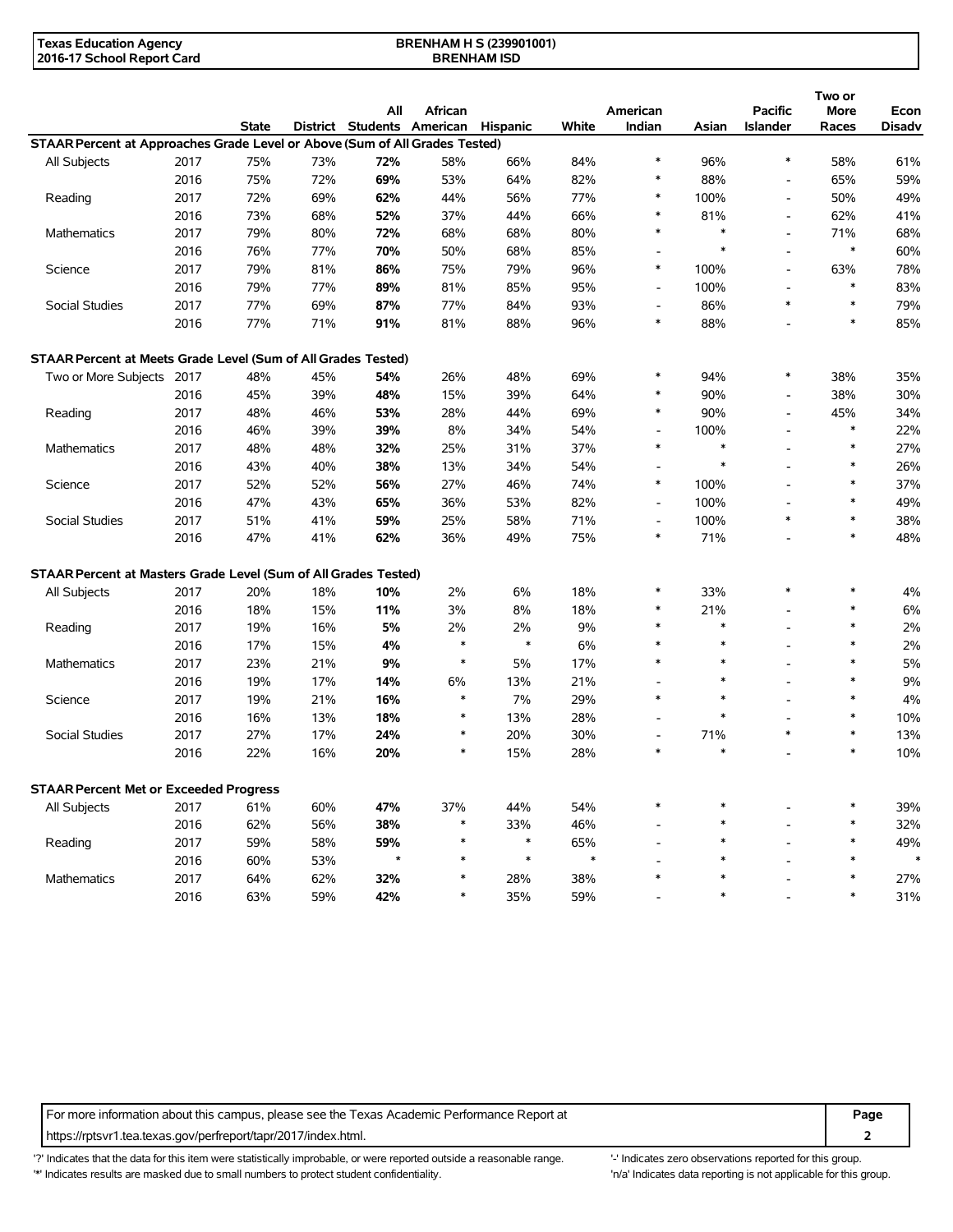| Texas Education Agency     | <b>BRENHAM H S (239901001)</b> |
|----------------------------|--------------------------------|
| 2016-17 School Report Card | <b>BRENHAM ISD</b>             |

|                                        |      |              |                 |         | African  |                 |        | American                 |        | <b>Pacific</b>           | Two or<br><b>More</b> | Econ          |
|----------------------------------------|------|--------------|-----------------|---------|----------|-----------------|--------|--------------------------|--------|--------------------------|-----------------------|---------------|
|                                        |      | <b>State</b> | <b>District</b> | Campus  | American | <b>Hispanic</b> | White  | Indian                   | Asian  | <b>Islander</b>          | Races                 | <b>Disadv</b> |
| <b>STAAR Percent Exceeded Progress</b> |      |              |                 |         |          |                 |        |                          |        |                          |                       |               |
| All Subjects                           | 2017 | 19%          | 16%             | 5%      | 4%       | 3%              | 8%     | $\ast$                   |        | $\overline{\phantom{a}}$ | $\ast$                | 4%            |
|                                        | 2016 | 17%          | 14%             | 7%      | ∗        | 6%              | 11%    | $\overline{\phantom{0}}$ | $\ast$ |                          | ∗                     | 4%            |
| Reading                                | 2017 | 17%          | 16%             | 2%      | $\ast$   | $\ast$          | 3%     | -                        | $\ast$ | -                        |                       | 3%            |
|                                        | 2016 | 16%          | 13%             | $\star$ | $\ast$   | $\ast$          | $\ast$ | -                        | $\ast$ |                          | $\ast$                | $\ast$        |
| <b>Mathematics</b>                     | 2017 | 20%          | 17%             | 9%      | ∗        | 5%              | 16%    | $\ast$                   | $\ast$ | -                        | $\ast$                | 6%            |
|                                        | 2016 | 17%          | 14%             | 14%     | ∗        | 11%             | 24%    | -                        |        |                          |                       | 7%            |

For more information about this campus, please see the Texas Academic Performance Report at **Page Page** https://rptsvr1.tea.texas.gov/perfreport/tapr/2017/index.html. **3**

'?' Indicates that the data for this item were statistically improbable, or were reported outside a reasonable range. '-' Indicates zero observations reported for this group. \*' Indicates results are masked due to small numbers to protect student confidentiality. Ma' Indicates data reporting is not applicable for this group.